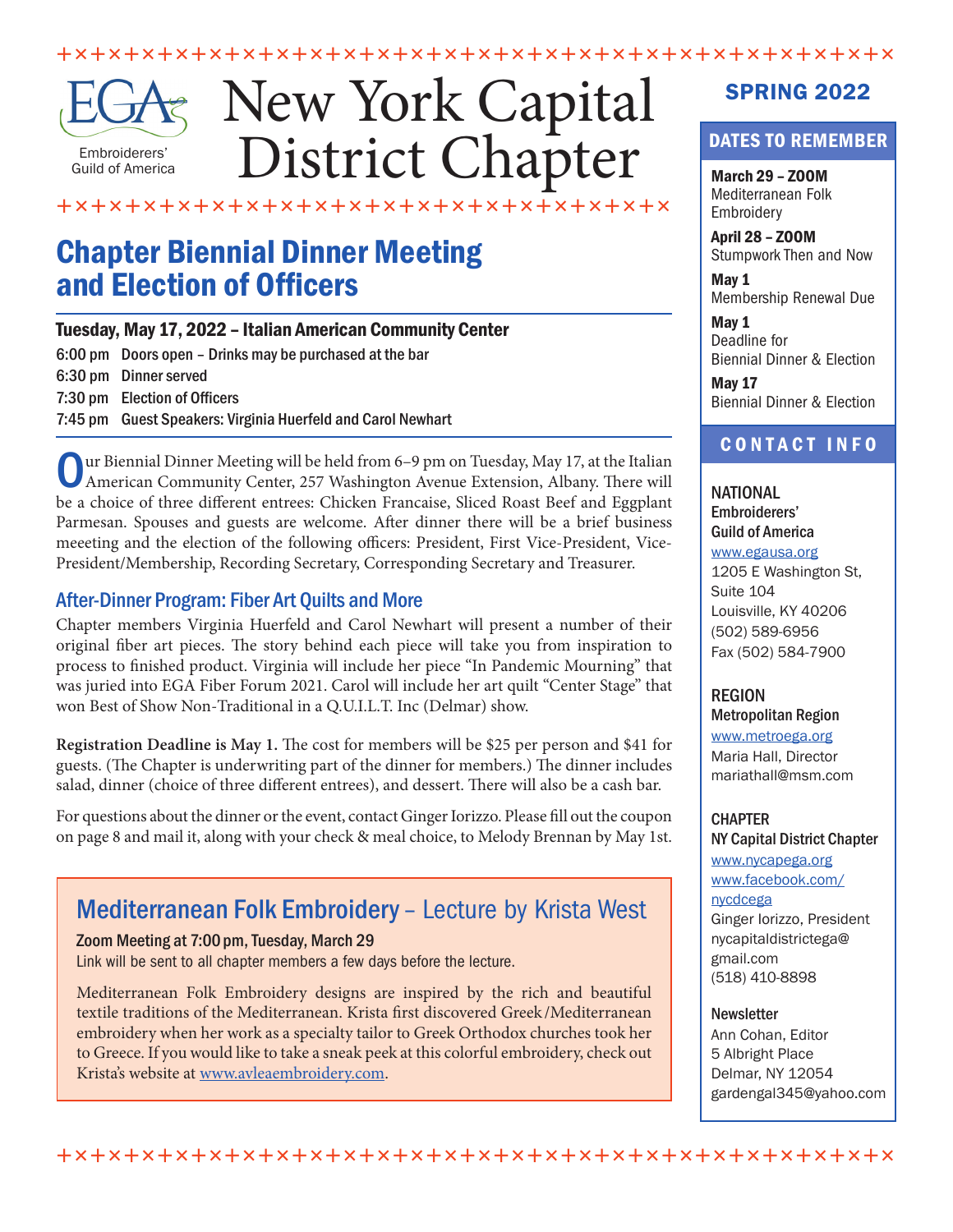### 2020–2022 Board Members

#### **OFFICERS**

President Ginger Iorizzo

First Vice-President Louise Butler

Recording Secretary Maryann Gibson

Corresponding Secretary Agnes Bohl

Vice-President/Membership Mary Ann Lundy

**Treasurer** 

Jennifer Paperman

#### BOARD OF DIRECTORS

| Archives      |  |
|---------------|--|
| Deborah Hartz |  |

**Outreach** Terry Case

Parliamentarian

Coordinator – Beverwyck Terry Case

Coordinator – Day Fran Roscello

Coordinator – North End Doris Halvorsen

Education Trudi Jacobson

**Newsletter** Ann Cohan Sandie DeLorenzo Fran Roscello Programs

*Vacant*

**Publicity** *Vacant*

Region Representative Helen O'Connor

Website Coordinator Lynne Priestley

#### OTHER COMMITTEE CHAIRS

Creative Stitches (Education) Maggie Oldendorf

Email Communications Ginger Iorizzo

Exhibit Nancy Knowles

Habitat for Humanity Liaison Betty Kohn

Hospitality – Day Group Maryann Gibson

Needlework Closet (Exhibit) Maggie Oldendorf

Registrar Melody Brennan

Summer Retreat Helen O'Connor

Winter Retreat Louise Butler

### Letter from the President

Dear Members,

appy Spring! It's so nice to see longer days and warmer temps. I hope you are all able to get out and enjoy some beautiful spring weather.

We have two upcoming Zoom lectures in the Spring, so mark your calendars now! On Tuesday, March 29, Krista West will give a lecture on Mediterranean Folk Embroidery. And on Thursday, April 28, Celeste Chalisani will give a lecture on Stumpwork – Then and Now. Both of these promise to be interesting and informative talks, so I hope you will join us.

Also, on Tuesday, May 17 we will be holding our Biennial Dinner and election of officers. We are very excited to be planning this in-person event and we hope you will all consider joining us for an evening of food and fun. A few of our members will be giving a talk on Art Quilting.

Don't forget to renew your membership! Your renewals can be sent to Mary Ann Lundy and are due by May 1.

Finally, May will mark the end of my term as President of the Chapter. It has been an honor to serve all of you, although not without its challenges. The pandemic certainly threw us all a curveball! Luckily, I have a wonderful group of Board members who listened to me and gave me sound advice when I needed it. So a big Thank You to everyone on the Board who had faith in me and supported me. Thank You also to all of our Chapter members who stood by us and supported our efforts. We could not have gotten through these past two years without all of you!

Happy Stitching!

Ginger Iorizzo



**A Needle Art Exhibit of Members Work May 18–21, 2023**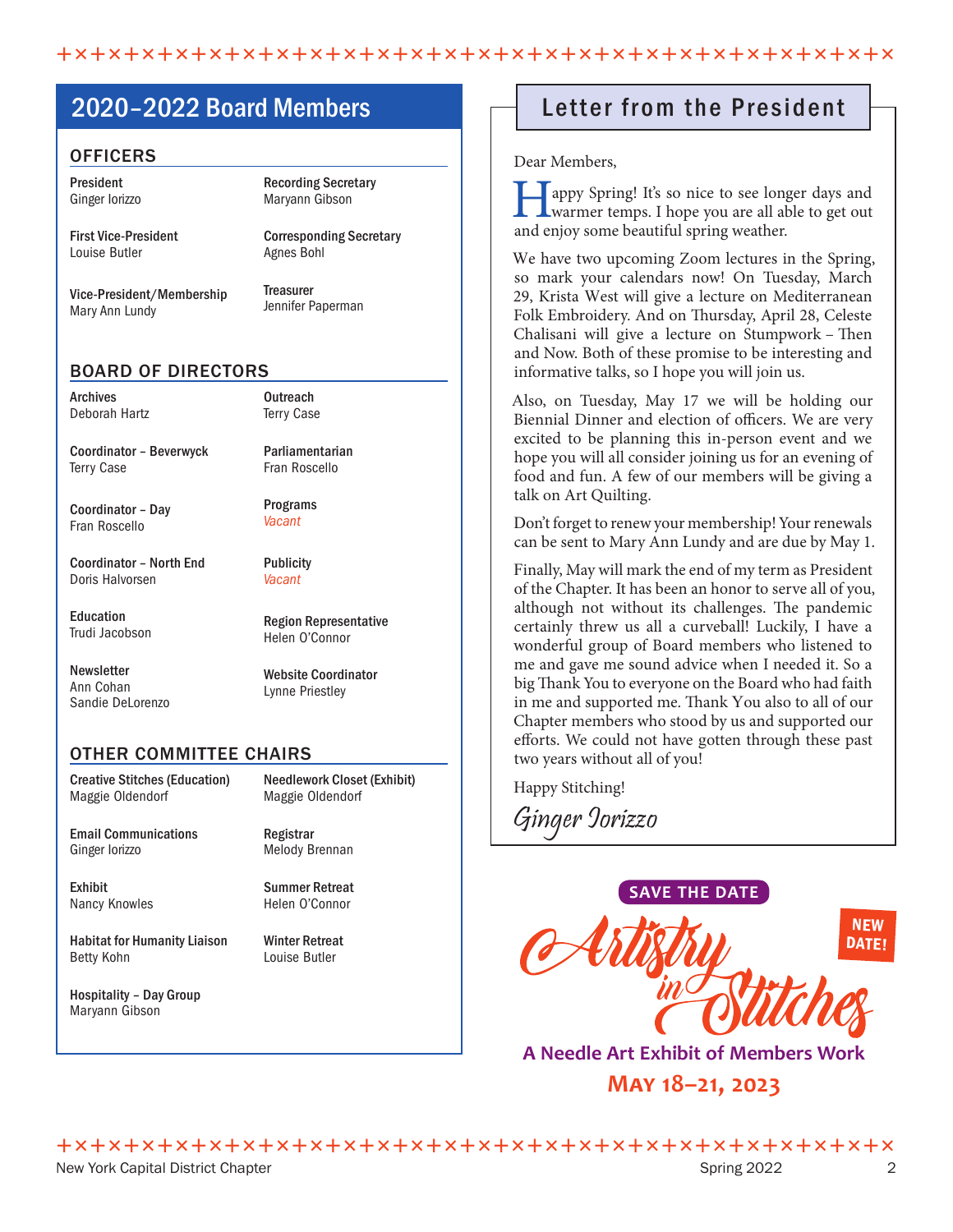ÈÏÈÏÈÏÈÏÈÏÈÏÈÏÈÏÈÏÈÏÈÏÈÏÈÏÈÏÈÏÈÏÈÏÈÏÈÏÈÏÈÏÈÏÈÏÈÏÈÏ

# Spring 2022 Calendar

#### APRIL

| 4<br>5<br>$7*$<br>19<br>20<br>28<br><b>MAY</b> | <b>Board</b><br><b>Beverwyck</b><br><b>North End</b><br><b>Beverwyck</b><br>Day Group<br>Chapter | 7 pm Zoom Meeting<br>Stitch-In with Show & Share<br>Stitch-In with Show & Share<br>Stitch-In with Show & Share<br>Stitch-In with Show & Share<br>Zoom Meeting:<br>Stumpwork Then and Now<br>with Celeste Chalasani | 11 Whitework<br>11 Counted Thread Eve<br>13 Crewel<br>18 Counted Thread Day<br>23 Blackwork<br>27 Studio Time          | <b>In-Person</b><br><b>Day Group Meetings!</b><br>Day Group meetings are<br>now being held in person.<br>NYS Covid protocols will<br>be observed, with social<br>distancing and wearing<br>masks when around<br>others. If you plan to<br>attend, you must RSVP<br>to Day Group coordinator<br>Fran Roscello.<br>If the East Greenbush |
|------------------------------------------------|--------------------------------------------------------------------------------------------------|--------------------------------------------------------------------------------------------------------------------------------------------------------------------------------------------------------------------|------------------------------------------------------------------------------------------------------------------------|----------------------------------------------------------------------------------------------------------------------------------------------------------------------------------------------------------------------------------------------------------------------------------------------------------------------------------------|
| 3<br>12<br>17                                  | <b>Beverwyck</b><br><b>North End</b><br>Chapter                                                  | Stitch-In with Show & Share<br>Stitch-In with Show & Share<br><b>Biennial Dinner</b>                                                                                                                               | 9 Whitework<br><b>Counted Thread Eve</b><br>9<br>11 Crewel<br>16 Counted Thread Day                                    | school district is closed<br>due to weather, the<br>meeting is cancelled.                                                                                                                                                                                                                                                              |
| 18                                             | Day Group                                                                                        | Stitch-In with Show & Share                                                                                                                                                                                        | 25 Studio Time                                                                                                         |                                                                                                                                                                                                                                                                                                                                        |
| 26                                             | <b>North End</b>                                                                                 | Stitch-In with Show & Share                                                                                                                                                                                        | 28 Blackwork                                                                                                           | <b>Zoom Invites</b>                                                                                                                                                                                                                                                                                                                    |
| <b>JUNE</b>                                    |                                                                                                  |                                                                                                                                                                                                                    |                                                                                                                        | Zoom invitation links will<br>be emailed before events.                                                                                                                                                                                                                                                                                |
| $\overline{7}$<br>9<br>21<br>23                | <b>Beverwyck</b><br><b>North End</b><br><b>Beverwyck</b><br><b>North End</b>                     | Stitch-In with Show & Share<br>Stitch-In with Show & Share<br>Stitch-In with Show & Share<br>Stitch-In with Show & Share                                                                                           | 8 Crewel<br>13 Whitework<br><b>Counted Thread Eve</b><br>13<br>20 Counted Thread Day<br>22 Studio Time<br>25 Blackwork | <b>Group and Joint Meetings:</b><br>Invites will be sent to all<br>Chapter members.<br><b>Classes:</b><br>Invites will be sent to<br>registered participants.<br><b>Study Groups:</b>                                                                                                                                                  |
| <b>JULY</b>                                    |                                                                                                  |                                                                                                                                                                                                                    |                                                                                                                        | Invites will be sent to<br>group members. If you                                                                                                                                                                                                                                                                                       |
| 5.<br>19                                       | <b>Beverwyck</b><br><b>Beverwyck</b>                                                             | Stitch-In with Show & Share<br>Stitch-In with Show & Share                                                                                                                                                         | 11 Whitework<br>11 Counted Thread Eve<br>13 Crewel<br>18 Counted Thread Day<br>23 Blackwork<br>27 Studio Time          | are interested in joining<br>a study group, contact<br>the coordinator listed<br>on page 4.<br><b>Board Meetings:</b><br>Invites will be sent to<br>board members.                                                                                                                                                                     |

\* North End – Modified date due to scheduling conflict.

ÈÏÈÏÈÏÈÏÈÏÈÏÈÏÈÏÈÏÈÏÈÏÈÏÈÏÈÏÈÏÈÏÈÏÈÏÈÏÈÏÈÏÈÏÈÏÈÏÈÏ New York Capital District Chapter Spring 2022 3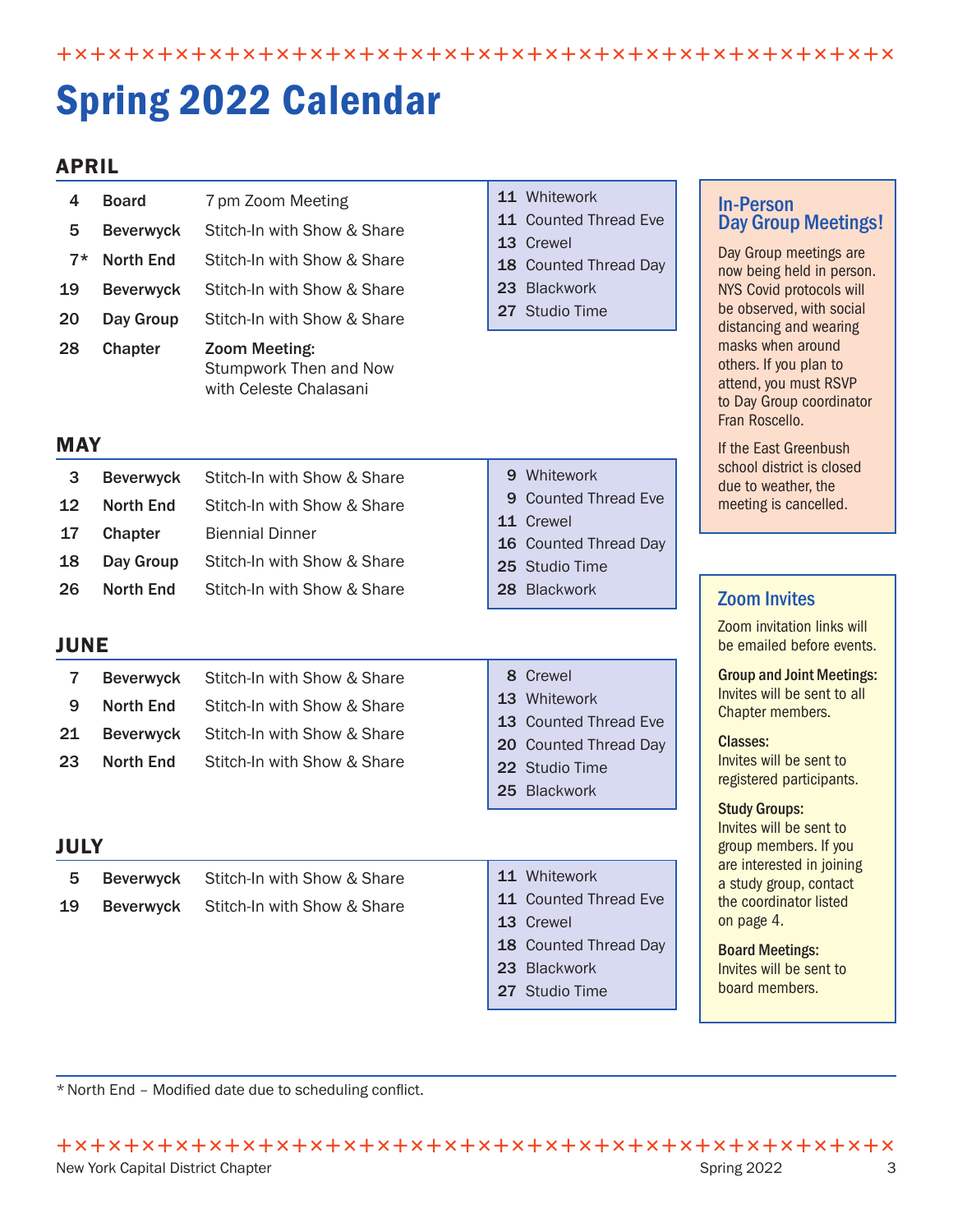## Meeting in the Time of COVID

With the exception of the Day Group meetings, we will continue to use Zoom for group meetings, classes and study group gatherings until it is safe for us to gather in person. Zoom invitation links will be emailed before events:

- For group and joint meetings, invitations will be sent to all Chapter Members.
- Class or workshop invitations will be limited to registered participants.
- Study group invites will be limited to current members of the group. If you are interested in joining a study group, you can contact the group coordinator listed below.

If you are unsure about how to connect with us via Zoom, please contact the person whose name is on the invitation and she will help you to get connected.

### Beverwyck Evening Group

#### 7–9pm every 1st & 3rd Tuesday

Community room of the Terrace at Beverwyck Retirement Community, 41 Beverwyck Lane, Slingerlands

Coordinator: Terry Case

### NOW MEETING IN PERSON!

#### Day Group

#### 10–2 pm every 3rd Wednesday (Sept–May)



Blooming Grove Reformed Church, 706 Bloomingrove Dr, Defreestville

#### Coordinator: Fran Roscello

Members must wear masks, except when seated at their workspace or eating and drinking. Proper social distancing should be maintained.

RSVP to Fran Roscello.

### North End Group

7–9pm on the 2nd & 4th Thursday (Sept-June), barring holidays.



Coordinator: Doris Halvorsen

St. George's Episcopal Church, 912 Rte 146, Clifton Park

### Study Groups and Studio Time

Study Groups and Studio Time are open to all members and offer unstructured time to gather with other Chapter members for stitching and socializing. Study Groups encourage exploration and knowledge sharing of a particular type of stitching. Check the Calendar page for exact meeting dates.

#### Blackwork Study Group

Fourth Saturday of the month;  $10$  AM - 2 PM Contact: Fran Roscello

#### Crewel & Surface Embroidery Study Group

Second Wednesday of the month;  $10$  AM -  $12$  PM Contact: Mary Willmott

#### Counted Thread Study Group (formerly known as Cross Stitch PLUS)

Day Meetings Third Monday of the month;  $10AM - 2PM$ 

#### Evening Meetings

Second Monday of the month:  $7PM - 9PM$ Contact: Lynne Priestley

#### Studio Time

Fourth Wednesday of the month; 10 AM - 12 PM Contact: Sherry McCredie

#### Whitework Study Group

Second Monday of the month;  $10$  AM -  $12$  PM Contact: Doris Halvorsen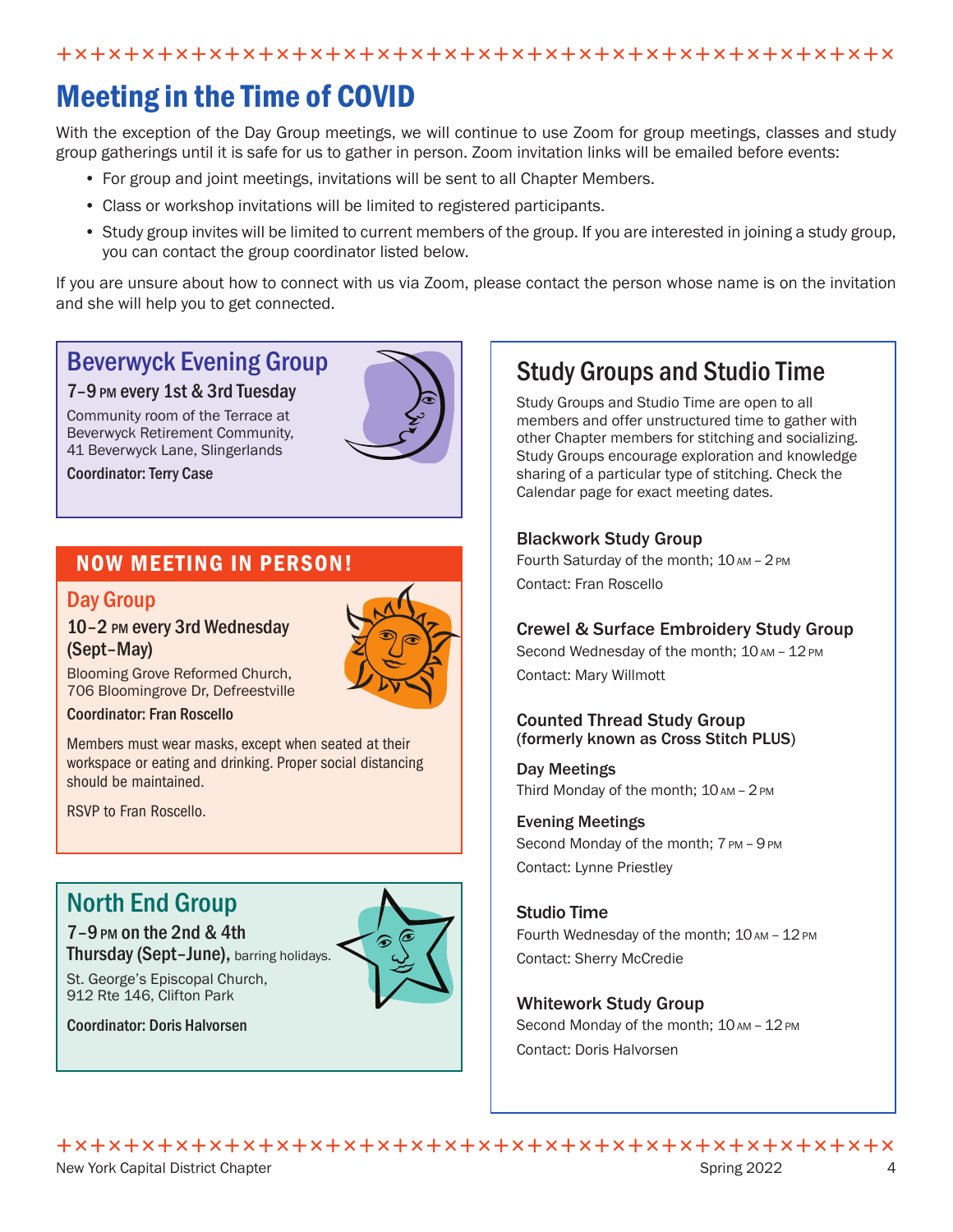$+$   $\times$   $+$   $\times$   $+$   $\times$   $+$   $\times$   $+$   $\times$   $+$   $\times$   $+$   $\times$   $+$   $\times$   $+$   $\times$   $+$   $\times$   $+$   $\times$   $+$   $\times$   $+$   $\times$   $+$   $\times$   $+$   $\times$   $+$   $\times$   $+$   $\times$   $+$   $\times$   $+$   $\times$   $+$   $\times$   $+$   $\times$   $+$   $\times$   $+$   $\times$   $+$   $\times$   $+$ 

### 2022 EGA National Seminar Broadway Bound

#### August 24–28, 2022

Registration: March 12–June 15, 2022 Now open on a first come, first served basis.

Marriot Marquis Hotel Broadway between West 45th & West 46th New York City

Hosted by the Metropolitan Region

[https://egausa.org/event/ega-national](https://egausa.org/event/ega-national-seminar-2022/)[seminar-2022/](https://egausa.org/event/ega-national-seminar-2022/)

### 2023 EGA National Seminar Boston Stitch Party

September 1–5, 2023 Sheraton, Back Bay Boston, MA Hosted by the New England Region [https://egausa.org/event/boston-stitch](https://egausa.org/event/boston-stitch-party-ega-national-seminar-2023/)[party-ega-national-seminar-2023/](https://egausa.org/event/boston-stitch-party-ega-national-seminar-2023/)

### EGA NATIONAL SEMINARS **EXECUS IN 2022**

Zoom meetings will be held at 7pm. Meeting links will be emailed to all members before the meeting.

Tuesday, March 29 – Krista West Mediterranean Folk Embroidery *More details on page 1*

Thursday, April 28 – Celeste Chalasani Stumpwork Then and Now

Celeste is a designer and teacher who specializes in Stumpwork. She first learned embroidery, sewing and crochet as a young child from her grandmother. Her passion for Stumpwork was sparked when she joined EGA in 1999. Celeste has taught extensively for EGA at chapter workshops, regional and national seminars and has also written an Individual Correspondence Course on Stumpwork.

(Tentatively scheduled) Thursday, October 13 – Dawn Donnelly What Inspires Us

Monday, December 5 – Toni Gerdes Additions to Stitching

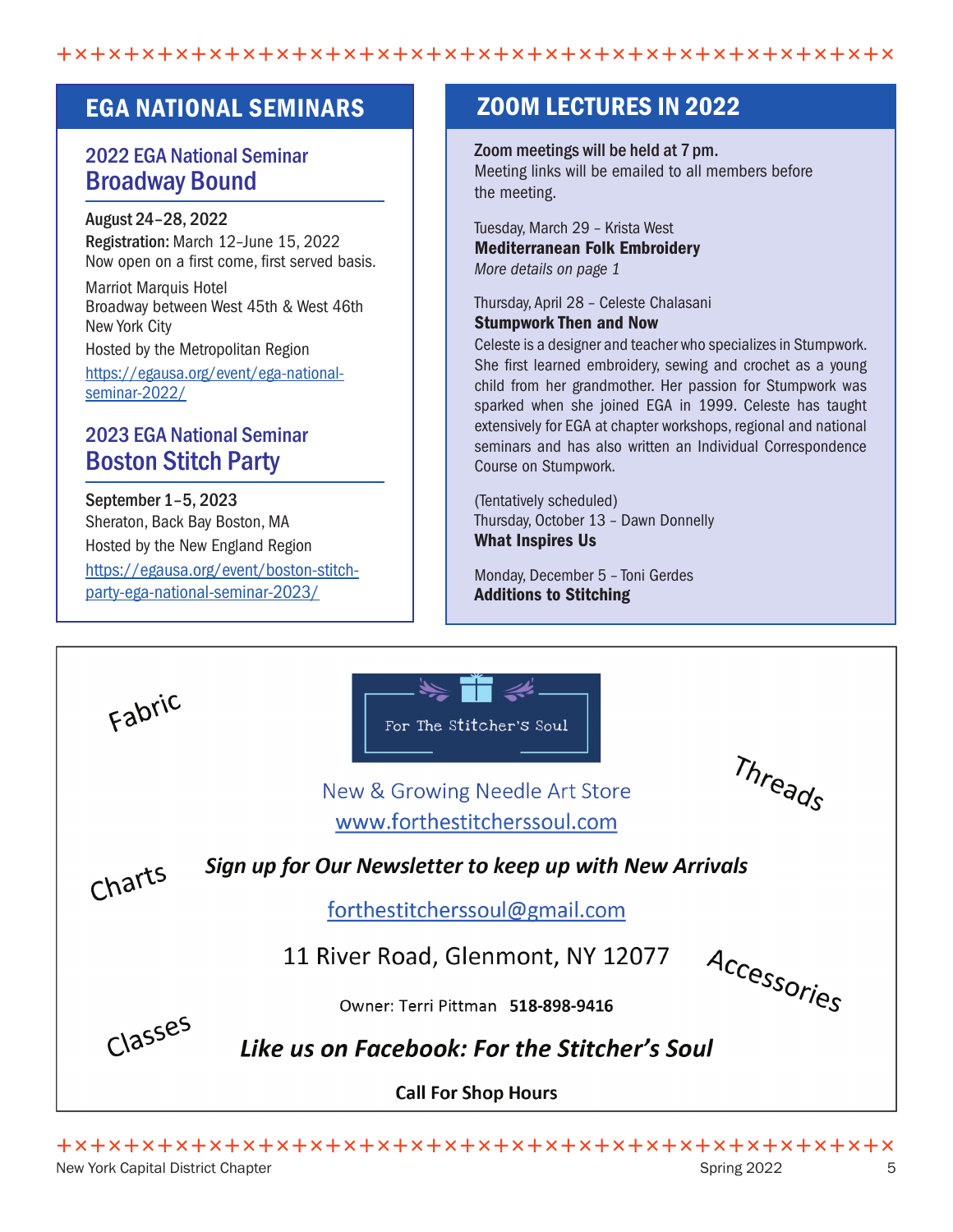### E D U C A T I O N O P P O R T U N I T I E S

### National EGA Offerings

#### EGA's Virtual Lecture Series

The following lectures are limited to 100 people selected randomly from those who register. If you would like to be reminded to register during the appropriate time period, there is a sign up form (for the reminder) on the webpages linked below.

**[The Garments of Salvation: Exploring the World of](https://egausa.org/courses/virtual-lecture-the-garments-of-salvation-krista-west/)  [Greek Orthodox Liturgical Vesture with Krista West](https://egausa.org/courses/virtual-lecture-the-garments-of-salvation-krista-west/)**

**Event Date:** Sunday, May 15, 2022 1PM Eastern **Lottery Registration:** April 11–18, 2022 1PM Eastern

#### **[Ernest Thesiger and the Hidden History of Needlework](https://egausa.org/courses/virtual-lecture-ernest-thesiger-needlework-men-dr-joseph-mcbrinn/)  [by Men with Dr. Joseph McBrinn](https://egausa.org/courses/virtual-lecture-ernest-thesiger-needlework-men-dr-joseph-mcbrinn/)**

**Event Date:** Saturday, June 11, 2022 1PM Eastern **Lottery Registration:** May 16–23, 2022 1PM Eastern

#### **[Elizabethan Embroidery and the Trevelyon Miscellany](https://egausa.org/courses/elizabethan-embroidery-and-the-trevelyon-miscellany-of-1608/)  [of 1608 with Kathy Andrews](https://egausa.org/courses/elizabethan-embroidery-and-the-trevelyon-miscellany-of-1608/)**

**Event Date:** Sunday, July 10, 2022 1PM Eastern **Lottery Registration:** June 13–20, 2022 1PM Eastern

### EGA National Education Program

These classes were announced in this column in the last newsletter. However, because registration for them is currently open, or will be soon, they are included again.

#### Online Classes

#### **[Hardanger Trio with Kim Beamish](https://egausa.org/courses/hardanger-trio/)**

In our online class Hardanger Trio with Kim Beamish you will stitch a beautiful hardanger embroidery set including a box pin cushion, scissor fob, and needle book.

**Registration:** March 2, 2022 – April 6, 2022 **Class schedule:** June 1 – August 10, 2022

#### **[Kiss Me Under the Mistletoe with Celeste Chalasani](https://egausa.org/courses/kiss-me-under-the-mistletoe/)**

In this class, students first learn to transfer the design using the "tissue paper" method. Then we'll explore introductory Stumpwork embroidery techniques as students pad with stitches and wrap beads to create berries. Finally, we'll finish the embroidery into ornaments using festive velvet ribbon.

**Registration:** April 6 – May 4, 2022 **Class schedule:** July 6 – August 3, 2022

### RSN Stitch Bank

The Royal School of Needlework, in conjunction with their 150th anniversary, began a project "to digitally conserve and preserve every stitch in the world." They explain further:

*Stitches from history have been lost because they fall out of use. Then, when an older embroidered piece is discovered, curators and museum staff cannot recognise the stitches. Textiles and the knowledge of stitches throughout the world continue to be threatened by wars and other disturbances, as well as changes in manufacturing processes. This project goes to the heart of the Royal School of Needlework's core purpose. We were established in 1872 to keep the techniques of hand embroidery alive and, implicitly, all their stitches. ([https://royal-needlework.org.uk/rsnstitchbank/\)](ttps://royal-needlework.org.uk/rsnstitchbank/)*

The Stitch Bank can be found at <https://rsnstitchbank.org/>. It currently includes 200 stitches. Stitch entries are clever: circular with both the name and a graphic representation of the stitch. These are set up alphabetically on the [Stitch Wall](https://rsnstitchbank.org/wall). Other access points include:

- [Embroidery technique](https://rsnstitchbank.org/technique) (basic, crewelwork, silk shading, etc.)
- [Stitch uses](https://rsnstitchbank.org/use) (border, filling, leaves, leaf veins, etc.)
- [Stitch structure](https://rsnstitchbank.org/structure) (couched, laced, laid, etc.)

The entry for each stitch includes both photos and illustrations (front and back views as the stitch is formed), and short videos on how to work the stitch.

It is possible to create your own folder of stitches for further reference. This "My Stitches" list can be shared with others. It relies on cookies, though, so please note that if you clear your browser's cache, you will lose them.

More stitches will be added. You can even adopt a stitch, paying either in part or in full for it to be prepared for addition to the website.

If you've not explored the RSN Stitch Bank yet, you have quite a treat waiting!

—Trudi Jacobson, Education Chair

ÈÏÈÏÈÏÈÏÈÏÈÏÈÏÈÏÈÏÈÏÈÏÈÏÈÏÈÏÈÏÈÏÈÏÈÏÈÏÈÏÈÏÈÏÈÏÈÏÈÏ New York Capital District Chapter Spring 2022 6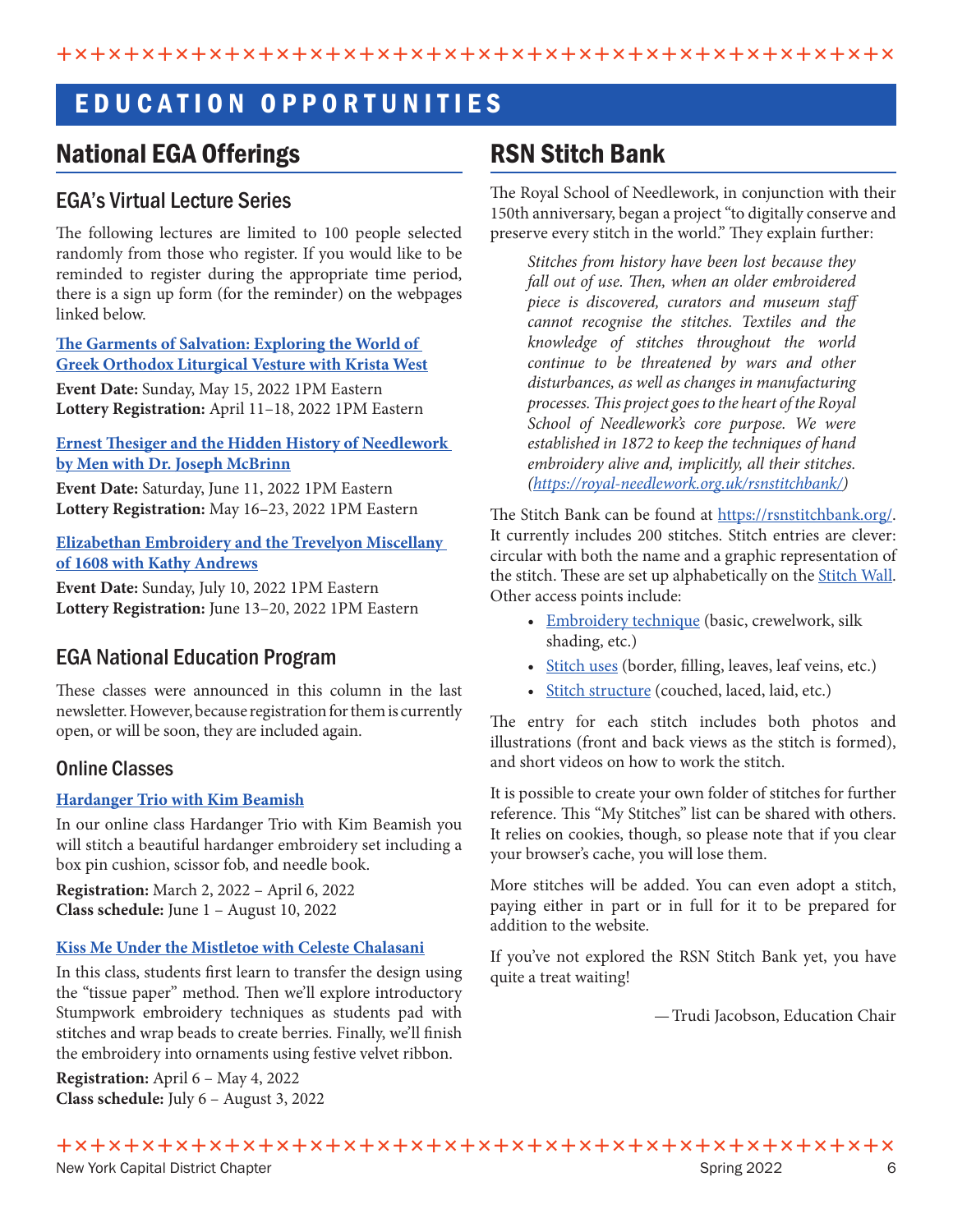| Membership Renewal $\sim$ Membership effective until 5/31/23                                         |                                                                                                                      |                              |  |  |  |
|------------------------------------------------------------------------------------------------------|----------------------------------------------------------------------------------------------------------------------|------------------------------|--|--|--|
|                                                                                                      | Please check one: ____ Renewing Member ____ New Member                                                               |                              |  |  |  |
|                                                                                                      |                                                                                                                      |                              |  |  |  |
| Plural Membership (my primary chapter is in the Metropolitan Region) \$17.00<br>$\vert \ \ \vert$    |                                                                                                                      |                              |  |  |  |
| Plural Membership (my primary chapter is NOT in the Metropolitan Region)\$21.00                      |                                                                                                                      |                              |  |  |  |
| ⊔                                                                                                    |                                                                                                                      |                              |  |  |  |
| <b>Founder's Fund</b> (This optional gift goes toward educational programs & publicity) \$<br>$\Box$ |                                                                                                                      |                              |  |  |  |
|                                                                                                      |                                                                                                                      |                              |  |  |  |
|                                                                                                      |                                                                                                                      |                              |  |  |  |
|                                                                                                      |                                                                                                                      |                              |  |  |  |
|                                                                                                      |                                                                                                                      |                              |  |  |  |
|                                                                                                      |                                                                                                                      |                              |  |  |  |
|                                                                                                      |                                                                                                                      |                              |  |  |  |
|                                                                                                      | I most often attend: $\Box$ Day Group (Blooming Grove) $\Box$ Beverwyck Evening Group $\Box$ North End Evening Group |                              |  |  |  |
|                                                                                                      | Mail coupon with check (made payable to NYCDCEGA) to:                                                                | <b>Membership Questions?</b> |  |  |  |

### **Founders Fund**

The Founders Fund was set up years ago as a memorial fund for the New York Capital District Chapter of EGA. Tax deductible contributions can be made by anyone (members or non-members) in memory of, anyone (interaction of non-memorie) in interacty or, Founders Fund is used for educational programs and to promote community awareness of the needle arts.

If you or someone you know would like to make a memorial contribution to our Chapter, please contact Hendrich Changers to the Chapter, press Changer the Treasurer, Jennifer Paperman.

Visit our Facebook page at: **WELL** Facebook www.facebook.com/nycdcega

typarks@egausa.org



*The mission of The Embroiderers' Guild of America*  $\mathcal{L}_{\text{max}}$  is a given given yourself, or one that  $\mathcal{L}_{\text{max}}$ is to inspire passion for the needle arts through education and the celebration of its heritage.